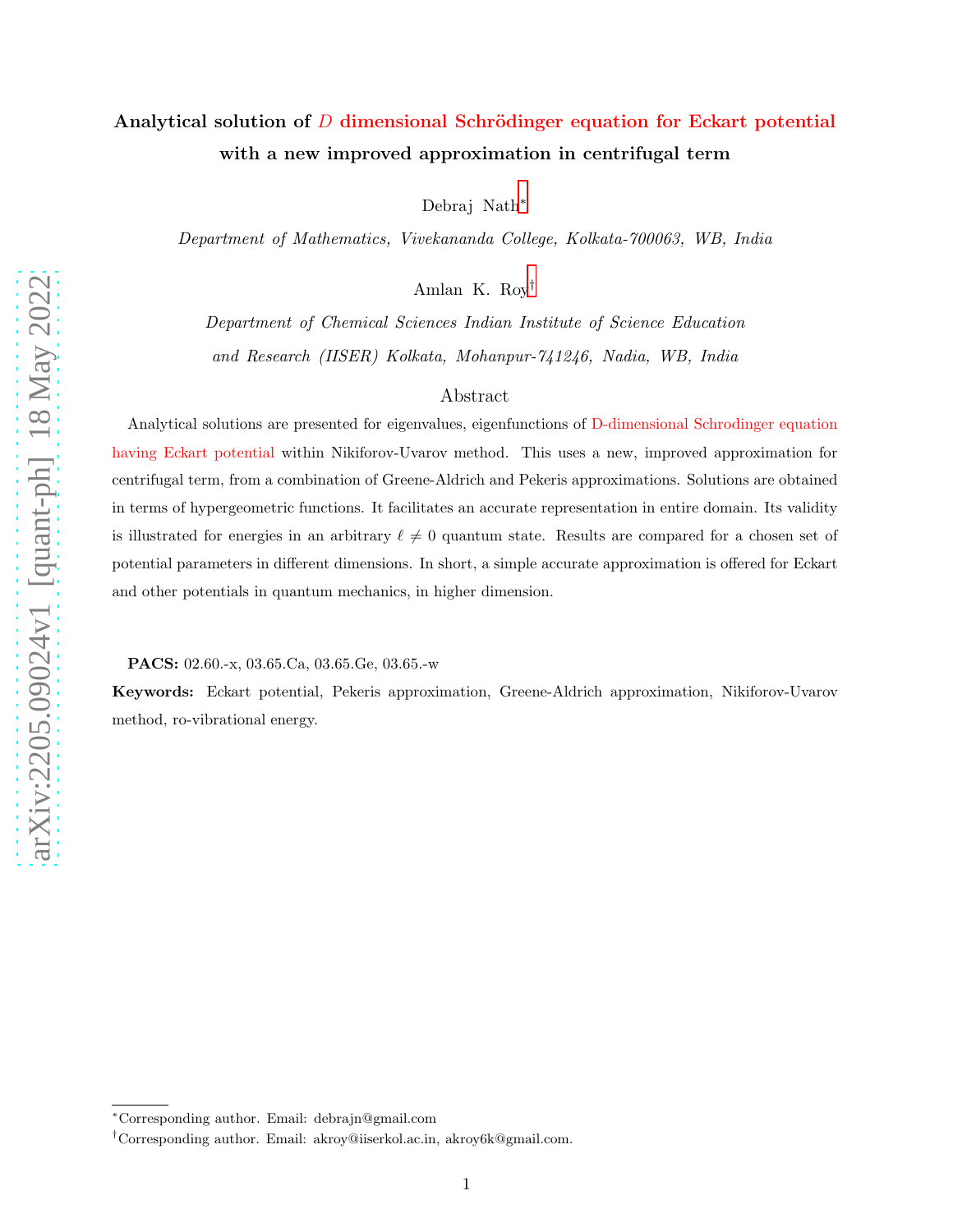## I. INTRODUCTION

The exponential diatomic molecular Eckart potential [\[1\]](#page-11-0),

$$
v_e(r) = -\frac{\alpha e^{-r/a}}{1 - e^{-r/a}} + \frac{\beta e^{-r/a}}{(1 - e^{-r/a})^2}, \ \alpha, \beta > 0.
$$
 (1)

is used as an important model in chemical physics [\[2\]](#page-11-1). The depth is controlled by two positive real parameters  $\alpha$  and  $\beta$ , while the range is governed by a positive parameter,  $\alpha$ , having the dimension of inverse length. It is related to the Schiöberg potential by a change of parameter. It has a minimum value of  $-\frac{(\alpha-\beta)^2}{4\beta}$  $\frac{(-\beta)^2}{4\beta}$  at  $r = a \ln \frac{(\alpha+\beta)}{(\alpha-\beta)}$ , for  $\alpha > \beta$ . Like the other few familiar exponential-type model potentials such as, Morse, Woods-Saxon, Hulthén, Manning-Rosen, the relevant Schrödinger equation (SE) in this case too offers exact analytical solution for  $\ell = 0$ , but not for  $\ell \neq 0$  states. However, a number of elegant approximations have been put forth for nonzero  $\ell$  states with varied success. It may be noted that the Eckart potential and its PT-symmetric version can be considered as special cases of the multi-parameter exponential type potential [\[3](#page-12-0)].

Analytical bound state energy expressions and radial wave functions for arbitrary  $\ell$  states are derived by using various approximations to the centrifugal term [\[4](#page-12-1)[–7](#page-12-2)] in amalgamation with a host of techniques, such as, supersymmetric shape invariance approach [\[8,](#page-12-3) [9](#page-12-4)] combined with a functional analysis [\[8\]](#page-12-3), asymptotic iteration [\[10](#page-12-5)], tridiagonal representation [\[11](#page-12-6)], Feynman path integral approach [\[12\]](#page-12-7), etc. An approximate solution of the SE with Eckart potential and its parity-time symmetric version was investigated [\[13](#page-12-8)] using a Nikiforov-Uvarov (NU) method. The same for scattering states were expressed in terms of the generalized hypergeometric functions  ${}_2F_1(a, b; c; z)$ , and phase shifts were analyzed  $[14, 15]$  $[14, 15]$ . The relativistic bound-  $[16, 17]$  $[16, 17]$  $[16, 17]$  and scattering-state  $[16]$  solutions of Klein-Gordon equation have been reported. Apart from energies, information theoretical studies were pursued, *viz.*, Shannon entropy [\[18](#page-12-13)], Rényi entropy [\[9](#page-12-4)], etc. Variants of this potential, like deformed hyperbolic Eckart [\[19](#page-12-14)], Eckart-like [\[5](#page-12-15)], Hua plus modified Eckart [\[20](#page-12-16)], generalized Deng-Fan plus deformed Eckart [\[21](#page-12-17)] potential have been considered as well. The thermodynamic properties of anharmonic Eckart potential have also been the subject of investigation [\[22](#page-12-18)]. The above discussion suggests that, a reasonable number of good-quality methods are available for low-lying (especially,  $\ell = 0$ ) states of this potential. But such attempts are rather limited for highlying states belonging to the non-trivial  $\ell \neq 0$  case. Also it is worth mentioning that a majority of the articles are devoted to eigenvalues and eigenfunctions, mainly in 3D. A review of the available methods further indicates that, a decent number of works resort to the approximation of centrifugal term from physical/mathematical consideration. Herein lies the objectives of this work, which is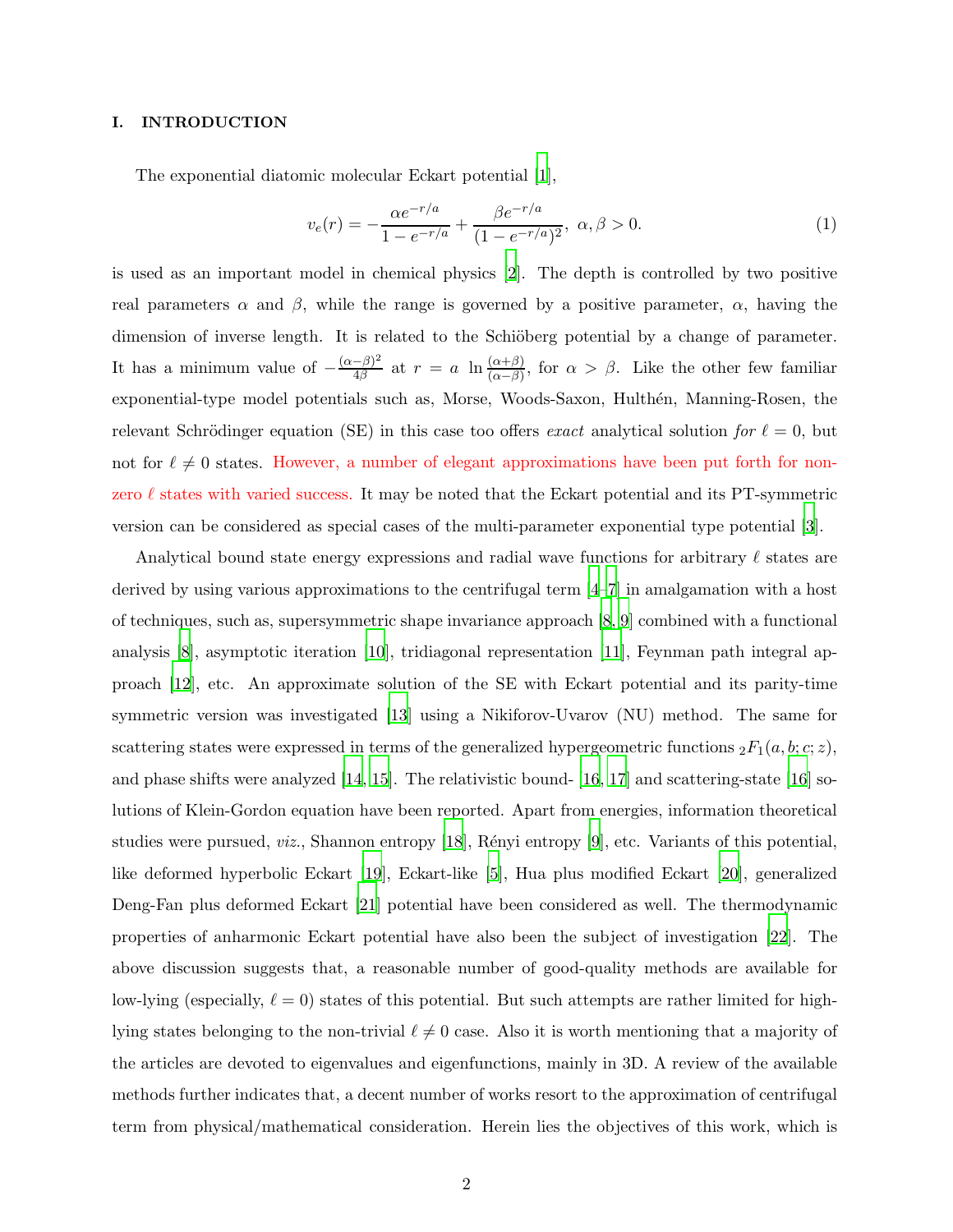two-fold. At first, we would like to make an analysis and test performance of a recently developed, simple approximation for centrifugal term in the context of Eckart potential. So far, this has been applied to shifted Deng-Fan, Manning-Rosen and Pöschl-Teller molecular potentials [\[23,](#page-12-19) [24](#page-12-20)]. This will extend the scope of applicability to a wider range of physical systems. Another objective is to report the results in D dimension, for which the references are very rare [\[25](#page-12-21)].

The article is organized as follows: Sec. [II](#page-2-0) gives an overview of various approximations to the centrifugal term, including the newly proposed one [\[23](#page-12-19), [24](#page-12-20)], for solving the SE for Eckart potential, within the NU method. The resultant analytic expressions are derived for radial wave functions, eigenvalues, normalization constants. Wherever possible, the computed energies in Sec. [III](#page-8-0) are discussed and compared with available literature results. Finally, a few remarks are made in Sec. [IV,](#page-11-2) along with the future prospect of our scheme.

## <span id="page-2-0"></span>II. THEORETICAL ANALYSIS

Let us consider the following SE,

<span id="page-2-1"></span>
$$
-\frac{\hbar^2}{2\bar{\mu}}\nabla_D^2\psi + V(\mathbf{r})\psi(\mathbf{r}) = E\psi(\mathbf{r}),\tag{2}
$$

where  $\overrightarrow{\nabla}$  is <u>D-dimensional</u> gradient operator,  $\mathbf{r} = (x_1, x_2, ..., x_D) = (r, \theta_1, \theta_2, ..., \theta_{D-1}) = (r, \Omega_{D-1}),$  $r=|\mathbf{r}|=$ s  $\frac{D}{\sum}$  $\frac{i=1}{i}$  $x_i^2$ ,  $x_i = r \cos \theta_i$ i−1<br>∏  $\prod_{k=1} \sin \theta_k$ ,  $0 \le \theta_i < \pi$ ,  $i = 1, 2, ..., D - 2$ ,  $0 \le \theta_{D-1} < 2\pi$ , while,  $\nabla_D =$  $\left(\frac{\partial}{\partial r},\frac{1}{r}\right)$ r ∂  $\frac{\partial}{\partial \theta_1}, \frac{1}{r \sin}$  $r \sin \theta_1$ ∂  $\frac{\partial}{\partial \theta_2},...,\frac{1}{r\prod_{i=1}^{k-1}}$  $r \prod_{j=1}^{k-1} \sin \theta_j$ ∂  $\frac{\partial}{\partial \theta_k}, ..., \frac{1}{r \prod_{i=1}^{D-2}}$  $r \prod_{j=1}^{D-2} \sin \theta_j$ ∂  $\partial \theta_{D-1}$  $\setminus$ , (3)

is the D-dimensional gradient operator. Then the Laplacian operator  $\nabla_D^2$  is defined by,

$$
\nabla_D^2 = \frac{1}{r^{D-1}} \frac{\partial}{\partial r} \left( r^{D-1} \frac{\partial}{\partial r} \right) - \frac{\Lambda_D^2}{r^2},\tag{4}
$$

where  $\Lambda_D$  is the D-dimensional generalized angular momentum operator, given by,

$$
\Lambda_D^2 = -\sum_{i=1}^{D-1} \frac{(\sin \theta_i)^{i+1-D}}{(\prod_{j=1}^{i-1} \sin \theta_j)^2} \frac{\partial}{\partial \theta_i} \left( (\sin \theta_i)^{D-i-1} \frac{\partial}{\partial \theta_i} \right),\tag{5}
$$

 $\bar{\mu}$  is reduced mass of diatomic molecule, and r is the internuclear distance. Let

$$
\psi(\mathbf{r}) = r^{-\frac{D-1}{2}} R(r) Y_{\ell, \{\mu\}}(\Omega),\tag{6}
$$

be the solution of Eq. [\(2\)](#page-2-1). Then it is obtained that,

<span id="page-2-2"></span>
$$
\frac{d^2R}{dr^2} + \left[\frac{2\bar{\mu}}{\hbar^2}E - \frac{2\bar{\mu}}{\hbar^2}V(r) - \frac{L(L+1)}{r^2}\right]R = 0,\tag{7}
$$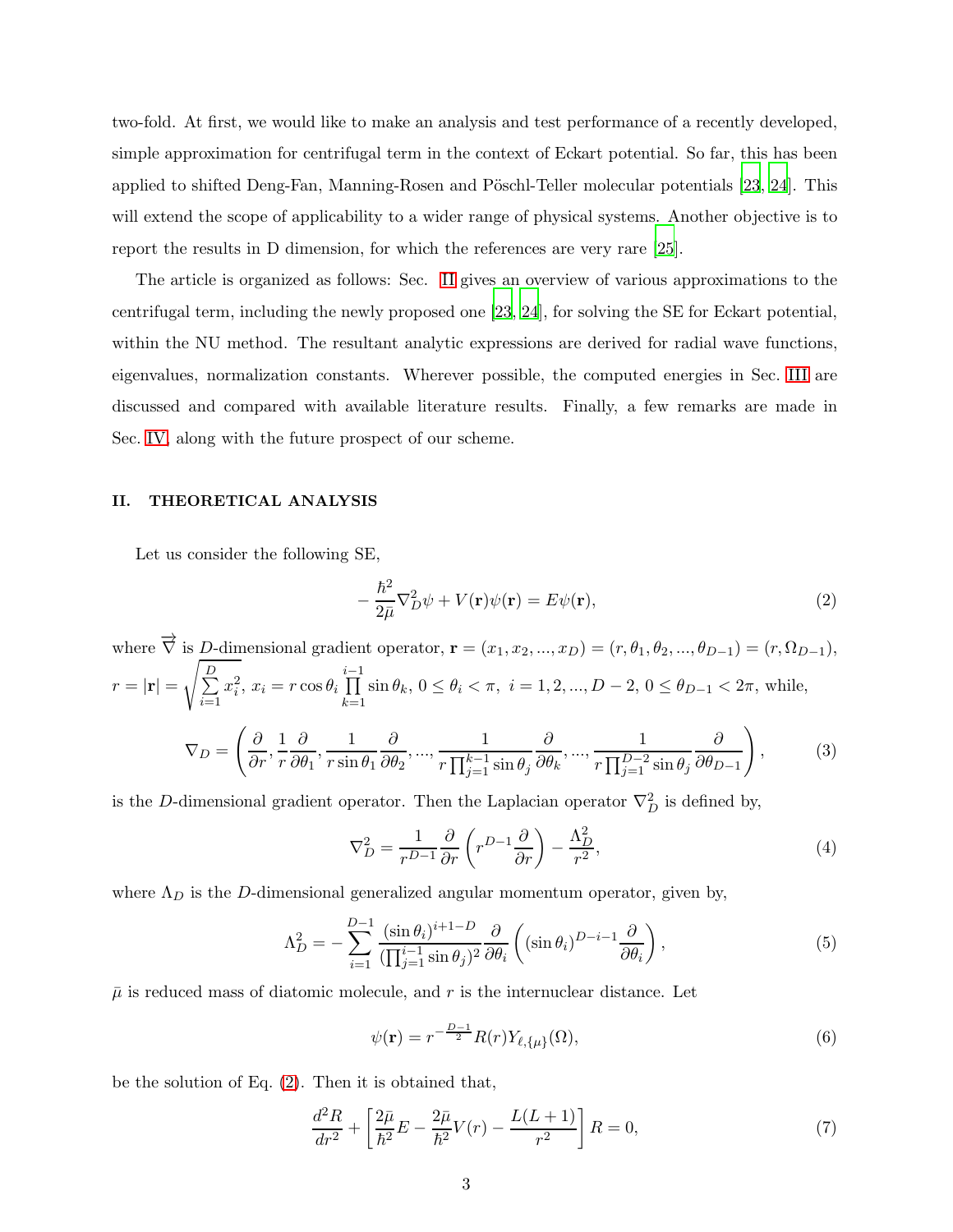and

$$
\Lambda_D^2 Y_{\ell, \{\mu\}} = \ell(\ell + D - 2) Y_{\ell, \{\mu\}},\tag{8}
$$

where  $\ell(\ell+D-2)$  is the separation constant, and  $L = \ell + \frac{D-3}{2}$ . Then following [\[26,](#page-12-22) [27](#page-12-23)],

$$
Y_{\ell,\{\mu\}} = N_{\ell,\{\mu\}} e^{im\theta_{D-1}} \prod_{j=1}^{D-2} C_{\mu_j - \mu_{j+1}}^{\alpha_j + \mu_j + 1} (\cos \theta_j) (\sin \theta_j)^{\mu_j + 1}, \tag{9}
$$

where  $C_i^j$  $i<sub>i</sub>(t)$  is the Gegenbauer polynomial in t of degree i with parameter j, whereas

$$
N_{\ell,\{\mu\}} = \frac{1}{2\pi} \prod_{j=1}^{D-2} \frac{(\alpha_j + \mu_j)(\mu_j - \mu_{j+1})! \Gamma(\alpha_j + \mu_{j+1})^2}{\pi 2^{1-2\alpha_j - 2\mu_{j+1}} \Gamma(2\alpha_j + \mu_j + \mu_{j+1})},
$$
(10)

is the normalization constant. Here  $(\ell, \{\mu\}) = (\mu_1, \mu_2, ..., \mu_{D-1}), \ell = \mu_1 \ge \mu_2 \ge ... \ge \mu_{D-2} \ge$  $|\mu_{D-1}| = |m|, \ell = 0, 1, 2, ..., m = 0, \pm 1, \pm 2, ..., \alpha_j = (D-j-1)/2, D = 3, 4, 5, 6, ...$  To find the general solution of resulting radial SE of Eq. [\(7\)](#page-2-2), we will use a transformation,  $s = e^{-r/a}$ , and a set of functions,  $\left\{1, \frac{s}{1 -} \right\}$  $\frac{s}{1-s}, \frac{s^2}{(1-s)}$  $\frac{s^2}{(1-s)^2}$ , for which the centrifugal term is approximated in different forms, such as Greene-Aldrich [\[28\]](#page-12-24), Pekeris-type [\[29](#page-12-25)]. Recently, the authors have proposed an intuitive combination of these two approximations [\[23](#page-12-19), [24\]](#page-12-20) with considerable success.

## A. Approximation to the centrifugal term

Let us consider the following relation:

<span id="page-3-0"></span>
$$
\frac{1}{r^2} \approx f_i(r) = \frac{1}{a^2} \left( x_{1i} + \frac{x_{2i}s}{1-s} + \frac{x_{3i}s^2}{(1-s)^2} \right), s = e^{-r/a}, \ i = 1, 2, 3.
$$
 (11)

The approximation  $f_1(r)$ , with  $x_{11} = 0, x_{21} = x_{31} = 1$ , is commonly used in references [\[4,](#page-12-1) [11](#page-12-6), [15,](#page-12-10) [28](#page-12-24)], while for  $x_{12} = 0, x_{22} = \xi_1, x_{32} = \xi_2$  and  $\xi_1, \xi_2$  as two adjustable dimensionless parameters, the approximation  $f_2(r)$  is considered by the authors of [\[6](#page-12-26), [9](#page-12-4)]. Apart from that, the approximation  $f_3(r)$ is employed in reference [\[30](#page-12-27)[–34\]](#page-12-28), having  $x_{13} = \frac{1}{12}$ ,  $x_{23} = x_{33} = 1$ . The approximations  $f_1, f_2, f_3$  are good near the origin [\[4](#page-12-1), [6](#page-12-26), [9,](#page-12-4) [11,](#page-12-6) [15](#page-12-10), [28](#page-12-24)]. Moreover, the centrifugal term  $\frac{1}{r^2}$  is approximated near the point  $r = r_0$ , as below, following the references [\[5](#page-12-15), [29,](#page-12-25) [35](#page-12-29), [36\]](#page-12-30),

<span id="page-3-1"></span>
$$
\frac{1}{r^2} \approx f_4(r) = \frac{1}{a^2} \left( x_{14} + \frac{x_{24}s}{1-s} + \frac{x_{34}s^2}{(1-s)^2} \right),\tag{12}
$$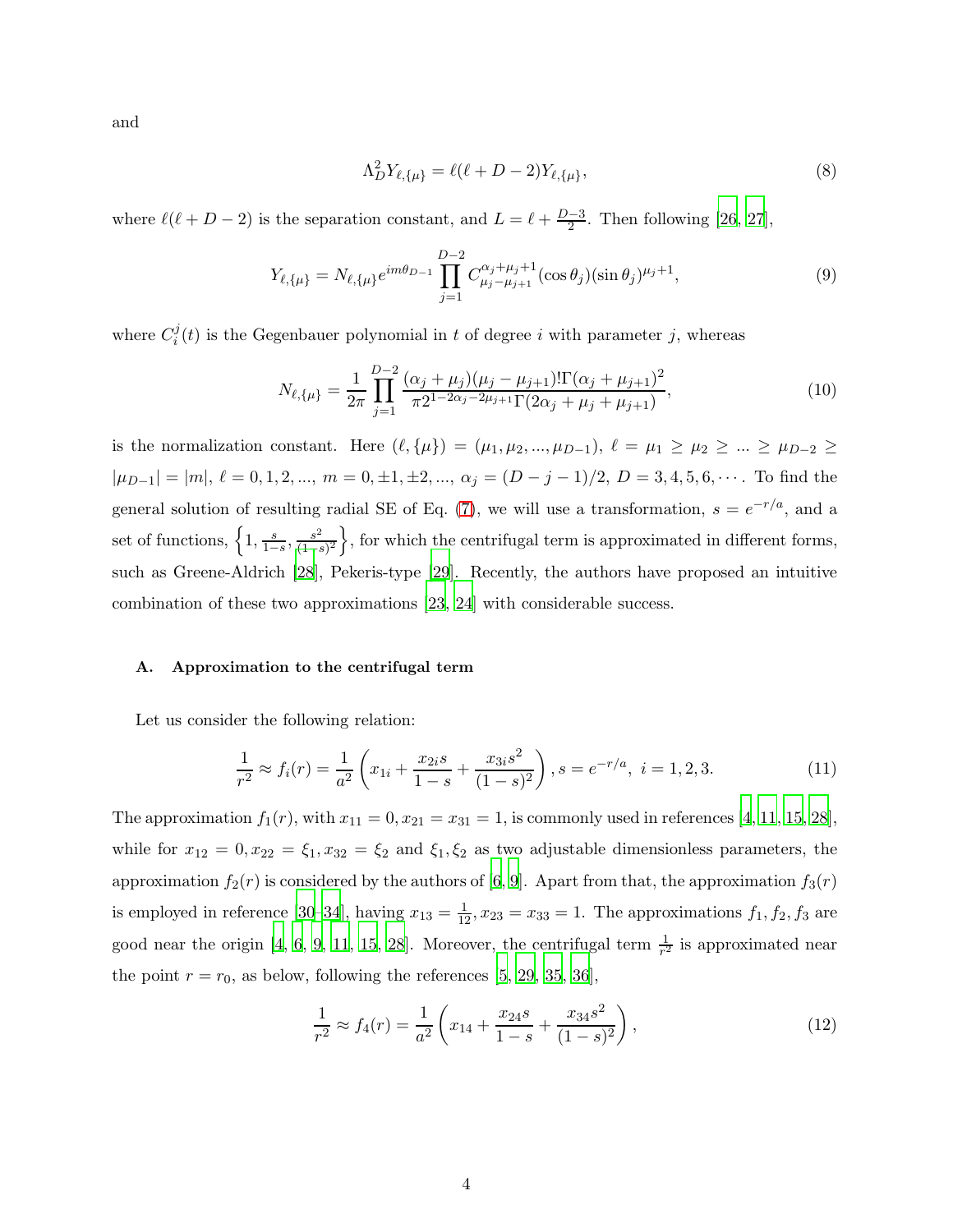where

$$
x_{14} = \frac{1}{u^4} \left[ (3+u)s_0^2 + (2u-6)s_0 + (3-3u+u^2) \right],
$$
  
\n
$$
x_{24} = \frac{2}{u^4} (1-s_0)^2 \left[ 3+u+\frac{2u-3}{s_0} \right],
$$
  
\n
$$
x_{34} = -\frac{1}{u^4} (1-s_0)^3 \left[ \frac{3+u}{s_0} + \frac{u-3}{s_0^2} \right],
$$
  
\n
$$
s_0 = e^{-u}, u = r_0/a.
$$
  
\n(13)

Here  $r_0$  is a positive real number, having the dimension of length. In particular, if  $r_0 = a \ln \left[ \frac{\alpha + \beta}{\alpha - \beta} \right]$  $\alpha-\beta$ i , with  $\alpha > \beta$ , then the potential has a minimum value of  $-\frac{(\alpha - \beta)^2}{4\beta}$  $\frac{-p_1}{4\beta}$ . By construction,  $f_4$  approximation is more effective around  $r = r_0$  region [\[5](#page-12-15), [29,](#page-12-25) [35](#page-12-29), [36\]](#page-12-30). In this article, we propose a new approximation to the centrifugal term, following our previous works [\[23](#page-12-19), [24\]](#page-12-20),

<span id="page-4-0"></span>
$$
\frac{1}{r^2} \approx f_5(r) = \sum_{j=1}^4 \lambda_j f_j(r) = \frac{1}{a^2} \left( y_1 + \frac{y_2 s}{1 - s} + \frac{y_3 s^2}{(1 - s)^2} \right),\tag{14}
$$

where

$$
y_i = \sum_{j=1}^4 \lambda_j x_{ij}, \ i = 1, 2, 3; \qquad \sum_{j=1}^4 \lambda_j = 1. \tag{15}
$$

Figure [1](#page-5-0) compares these approximations with *exact* centrifugal term  $\frac{\ell(\ell+1)}{r^2}$ , for  $\ell = 2$  having following parameters:  $(h, \bar{\mu}) = (1, 1), (a, \alpha, \beta) = (1/0.025, 1/a, 0.0001), (\xi_1, \xi_2) = (1.1, 0.98), D =$ 3. The upper and lower panels correspond to  $r \to 0$  and  $r \to r_0$  regions. In each row, five approximations are illustrated in five panels–the first four refer to  $f_1$ ,  $f_2$ ,  $f_3$ ,  $f_4$ , while two rightmost panels imply  $f_5^{(a)}$  $f_5^{(a)}$  and  $f_5^{(b)}$  $S_5^{(0)}$  having  $(\lambda_1, \lambda_2, \lambda_3, \lambda_4) = (0, 0, 0.98, 0.02)$  and  $(0, 0, 0.02, 0.98)$  respectively. Clearly, panels (C), (E) show that  $f_3$  and  $f_5^{(a)}$  $5^{(a)}$  are good approximations near origin. Likewise, from panels (I), (J), it is inferred that  $f_4, f_5^{(b)}$  are superior in the neighborhood of  $r = r_0$ . Thus  $f_5$  remains quite accurate over the entire effective domain of  $r$  [\[23](#page-12-19), [24](#page-12-20)], which has been defined in our previous communications [\[37](#page-12-31), [38](#page-13-0)]. Throughout the article, for sake of convenience,  $f_5$  approximations will be used for various sets of  $\{\lambda_1, \lambda_2, \lambda_3, \lambda_4\}$ . These will be indicated by alphabetic superscripts.

#### B. Ro-vibrational energy by NU method

This is a well-established mathematical tool for various eigenvalue problems [\[39\]](#page-13-1). It has been utilized by a number of researchers for a broad range central and non-central potentials in non-relativistic and relativistic quantum mechanics [\[40](#page-13-2)[–43](#page-13-3)]. Under the transformation,  $s = e^{-r/a}$ ,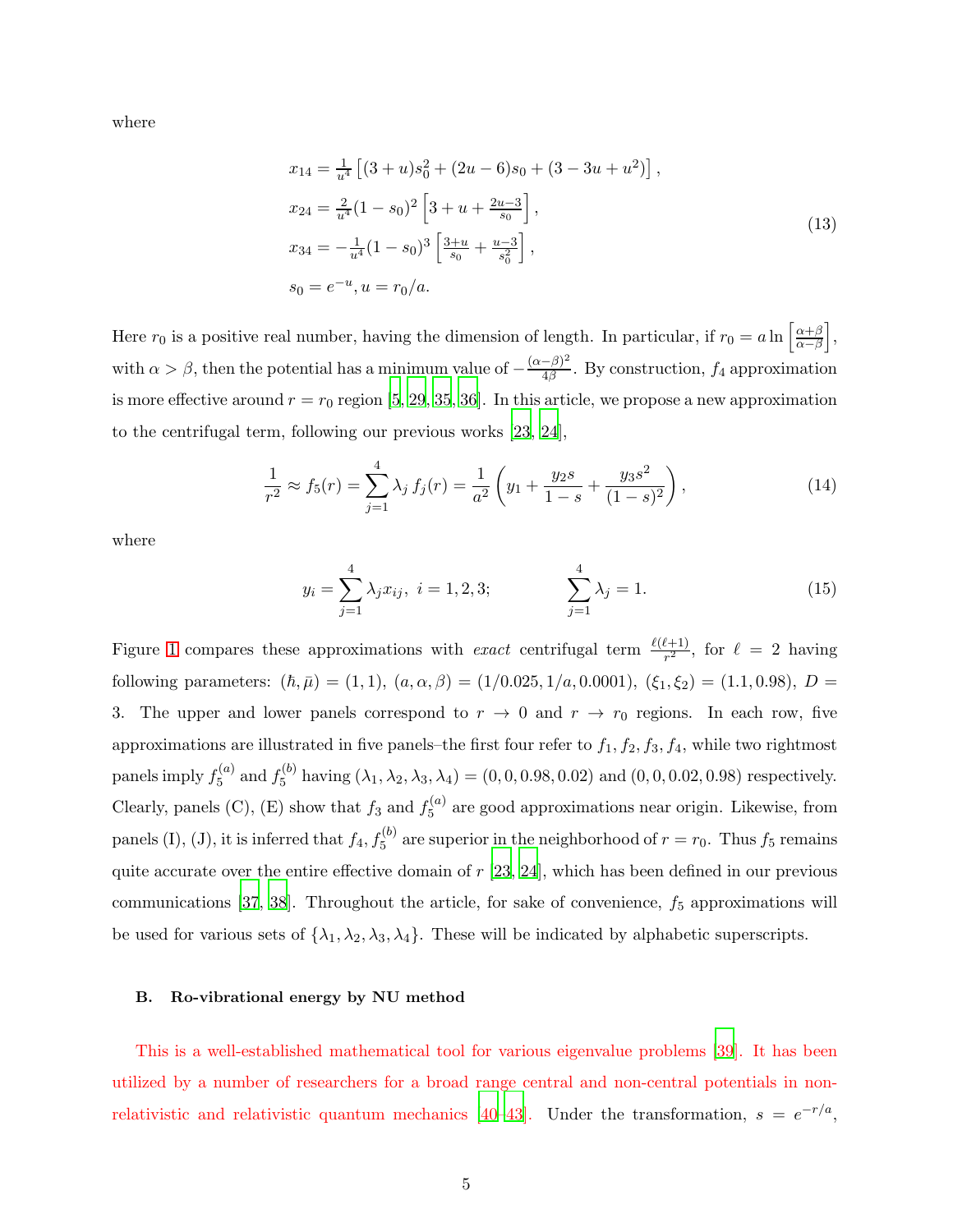

<span id="page-5-0"></span>FIG. 1: Plot of the difference,  $\ell(\ell+1)\left(\frac{1}{r^2}-f_i(r)\right)$ , for  $i=1,2,3,4$ . In (A), (F)  $i=1$ ; (B), (G)  $i=2$ ; (C), (H)  $i = 3$ ; (D), (I)  $i = 4$ . (E) and (J) refer to  $f_5^{(a)}$  and  $f_5^{(b)}$  respectively. The parameters are:  $\ell = 2$ ,  $(h, \bar{\mu}) = (1, 1), (a, \alpha, \beta) = (1/0.025, 1/a, 0.0001), (\xi_1, \xi_2) = (1.1, 0.98), D = 3$ . See text for details.

Eq.[\(7\)](#page-2-2) becomes,

<span id="page-5-1"></span>
$$
\frac{d^2R}{ds^2} + \frac{\tilde{\tau}(s)}{\sigma(s)}\frac{dR}{ds} + \frac{\tilde{\sigma}(s)}{[\sigma(s)]^2}R = 0,
$$
\n(16)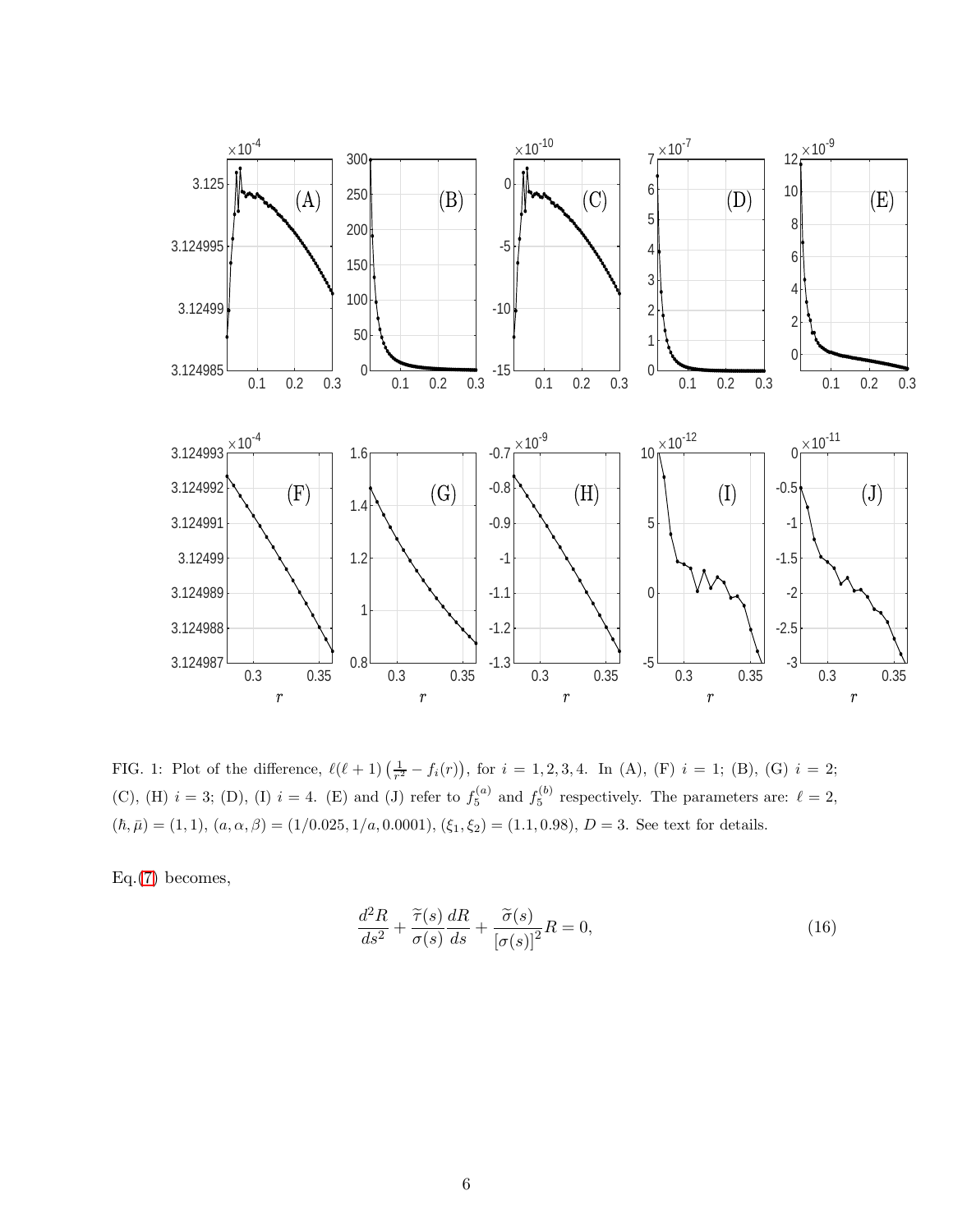where

$$
\begin{aligned}\n\tilde{\tau}(s) &= 1 - s, \ \sigma(s) = s - s^2, \ \tilde{\sigma}(s) = -As^2 + Bs - C, \\
A &= \frac{2\bar{\mu}a^2\alpha}{\hbar^2} - L(L+1)(y_2 - y_3) + C, \\
B &= \frac{2\bar{\mu}a^2(\alpha - \beta)}{\hbar^2} - L(L+1)y_2 + 2C, \\
C &= \epsilon_0^2 + L(L+1)y_1, \\
\epsilon_0^2 &= -\frac{2\bar{\mu}a^2E}{\hbar^2}.\n\end{aligned}
$$
\n(17)

Let us suppose,

$$
R(s) = \phi_1(s)\phi_2(s),\tag{18}
$$

be the solution of Eq. [\(16\)](#page-5-1). Following [\[23](#page-12-19), [24,](#page-12-20) [39](#page-13-1)], it is then obtained that,

<span id="page-6-0"></span>
$$
\sigma(s)\phi_2''(s) + \tau(s)\phi_2'(s) + \nu\,\phi_2(s) = 0,\tag{19}
$$

and

$$
\phi_1(s) = e^{\int \frac{\pi(s)}{\sigma(s)} ds},\tag{20}
$$

where

<span id="page-6-2"></span>
$$
\pi(s) = \frac{\sigma'(s) - \tilde{\tau}(s)}{2} \pm \sqrt{\left(\frac{\sigma'(s) - \tilde{\tau}(s)}{2}\right)^2 - \tilde{\sigma}(s) + k \sigma(s)},
$$
\n
$$
\tau(s) = \tilde{\tau}(s) + 2\pi(s), \quad \bar{\nu} = k + \pi'(s),
$$
\n(21)

with  $\bar{\nu}$  and k being real constants. Since  $\pi(s)$  is a polynomial in s, one has to find k in such a way that,  $\left(\frac{\sigma'(s)-\widetilde{\tau}(s)}{2}\right)$  $\int_{0}^{2} -\tilde{\sigma}(s) + k \sigma(s)$  is the square of a polynomial in s. Then the solutions of Eq. [\(19\)](#page-6-0) can be written as follows,

$$
\phi_{2,n_r}(s) = \frac{1}{\rho(s)} \frac{d^{n_r}}{ds^{n_r}} \left[ \sigma^{n_r}(s) \rho(s) \right],
$$
\n(22)

and the corresponding eigenvalues are obtained as,

$$
\nu_{n_r} = -n_r \tau'(s) - \frac{n_r(n_r - 1)}{2} \sigma''(s), \ n_r = 0, 1, 2, \dots,
$$
\n(23)

where

$$
\rho(s) = [\sigma(s)]^{-1} e^{\int \frac{\tau(s)}{\sigma(s)} ds}.
$$
\n(24)

According to NU method, and following the prescription  $[23, 24, 39]$  $[23, 24, 39]$  $[23, 24, 39]$  $[23, 24, 39]$  $[23, 24, 39]$ , one gets a pair of k as,

<span id="page-6-1"></span>
$$
k_{\pm} = \frac{2\bar{\mu}a^2(\alpha - \beta)}{\hbar^2} - L(L+1)y_2 \pm \sqrt{C(2L_1 - 1)},\tag{25}
$$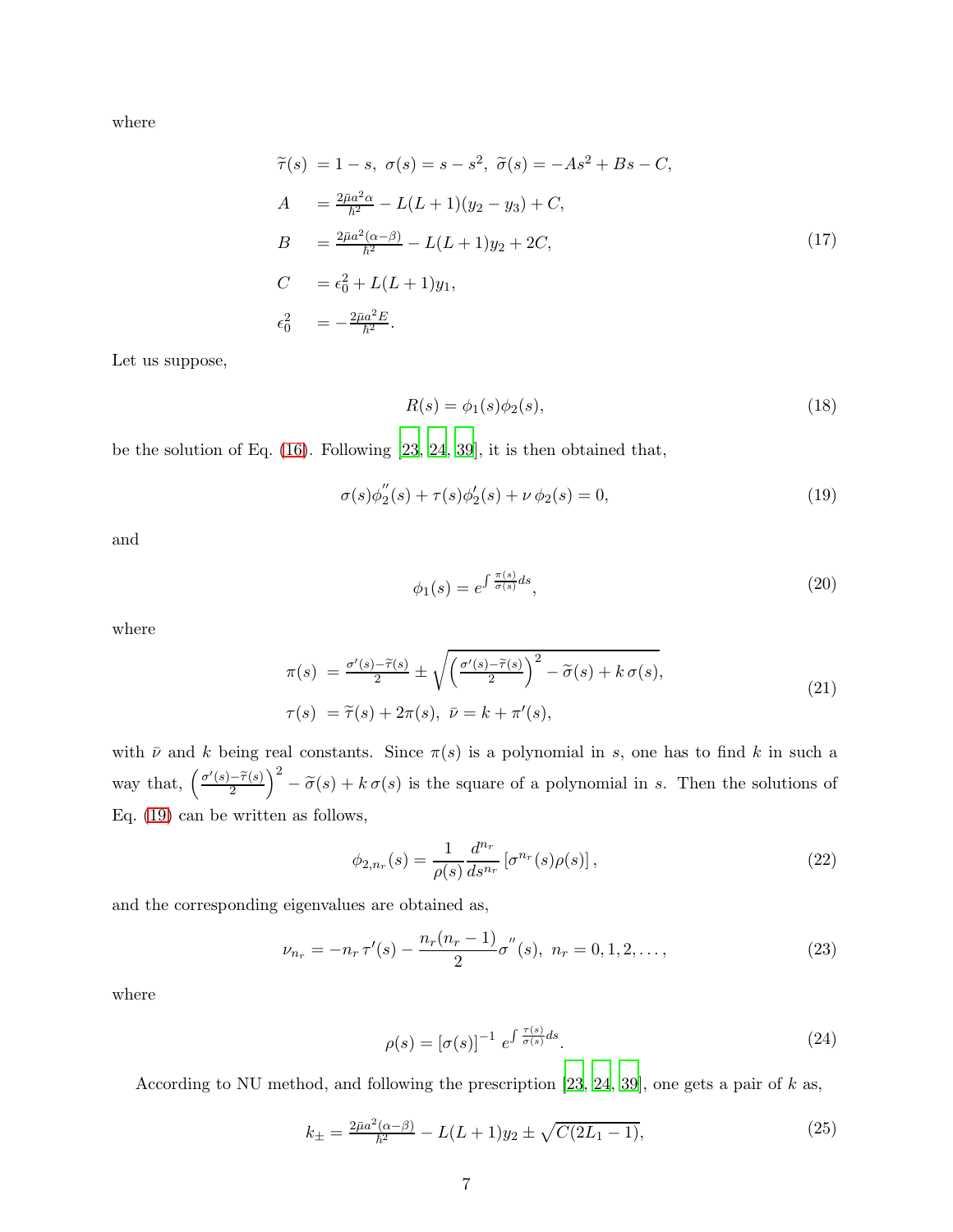where

$$
L_1 = \frac{1}{2} + \sqrt{\frac{1}{4} + \frac{2\bar{\mu}a^2\beta}{\hbar^2} + L(L+1)y_3}.
$$
 (26)

Now, application of Eq. [\(25\)](#page-6-1) in Eq. [\(21\)](#page-6-2) yields,

$$
\pi(s) = -\frac{s}{2} \pm \begin{cases}\n\left(\sqrt{C} - L_1 + \frac{1}{2}\right)s + \sqrt{C}, \ k = k_+, \ k_+ - B > 0 \\
\left(\sqrt{C} + L_1 - \frac{1}{2}\right)s + \sqrt{C}, \ k = k_-, \ k_- - B > 0 \\
\left(\sqrt{C} - L_1 + \frac{1}{2}\right)s - \sqrt{C}, \ k = k_+, \ k_+ - B < 0 \\
\left(\sqrt{C} + L_1 - \frac{1}{2}\right)s - \sqrt{C}, \ k = k_-, \ k_- - B < 0\n\end{cases}
$$
\n(27)

We have chosen  $k = k_-\$  with  $k_-\, B < 0$ , and selected,

$$
\pi(s) = -\left(\sqrt{C} + L_1\right)s + \sqrt{C}.\tag{28}
$$

This leads to [\[44](#page-13-4)],

$$
\rho(s) = s^{2\sqrt{C}} (1 - s)^{2L_1 - 1},
$$
  
\n
$$
\phi_1(s) = s^{\sqrt{C}} (1 - s)^{L_1},
$$
\n(29)

and

$$
\phi_{2,n_r} = (n_r)! P_{n_r}^{(2\sqrt{C}, 2L_1 - 1)}(1 - 2s),
$$
  
= 
$$
\frac{\Gamma(n_r + 2\sqrt{C} + 1)}{\Gamma(2\sqrt{C} + 1)} {}_2F_1 \left( -n_r, n_r + 2\sqrt{C} + 2L_1; 2\sqrt{C} + 1; s \right),
$$
 (30)

where  $P_n^{(a,b)}(x)$  is the Jacobi polynomial in x of degree n with parameters a, b, while  ${}_2F_1(a,b;c;x)$ is the Hypergeometric function, defined by  ${}_2F_1(a, b; c; x) = \sum_{n=0}^{\infty}$  $_{k=0}$  $(a)_k(b)_k$  $(c)_k$  $x^k$  $\frac{x^k}{k!}$  and  $(a)_k = \frac{\Gamma(a+k)}{\Gamma(a)} =$  $a(a + 1)(a + 2)...(a + k - 1)$  is the Pochhammer symbol. The eigenvalues  $E_{n_r,l}$  are then given as,

$$
E_{n_r,\ell} = \frac{\hbar^2 L(L+1)y_1}{2\bar{\mu}a^2} - \frac{\hbar^2}{2\bar{\mu}a^2} \left( \frac{\frac{\bar{\mu}a^2 \alpha}{\hbar^2} - L(L+1)(y_2 - y_3)/2}{n_r + L_1} - \frac{n_r + L_1}{2} \right)^2.
$$
 (31)

Therefore, the radial wave function can be expressed as [\[44\]](#page-13-4),

$$
R_{n_r,\ell}(r) = N_{n_r,\ell} s^{\sqrt{C_{n_r,\ell}}} (1-s)^{L_1} \, {}_2F_1 \left(-n_r, n_r+2\sqrt{C_{n_r,\ell}}+2L_1; 2\sqrt{C_{n_r,\ell}}+1; s\right),\tag{32}
$$

where

$$
N_{n_r,\ell} = \left[ \frac{2\sqrt{C_{n_r,\ell}}(n_r + \sqrt{C_{n_r,\ell}} + L_1)\Gamma(n_r + 2\sqrt{C_{n_r,\ell}} + 1)\Gamma(n_r + 2\sqrt{C_{n_r,\ell}} + 2L_1)}{a(n_r)!(n_r + \sqrt{C_{n_r,\ell}})\Gamma(n_r + 2L_1)\left[\Gamma(2\sqrt{C_{n_r,\ell}} + 1)\right]^2} \right]^{\frac{1}{2}},
$$
(33)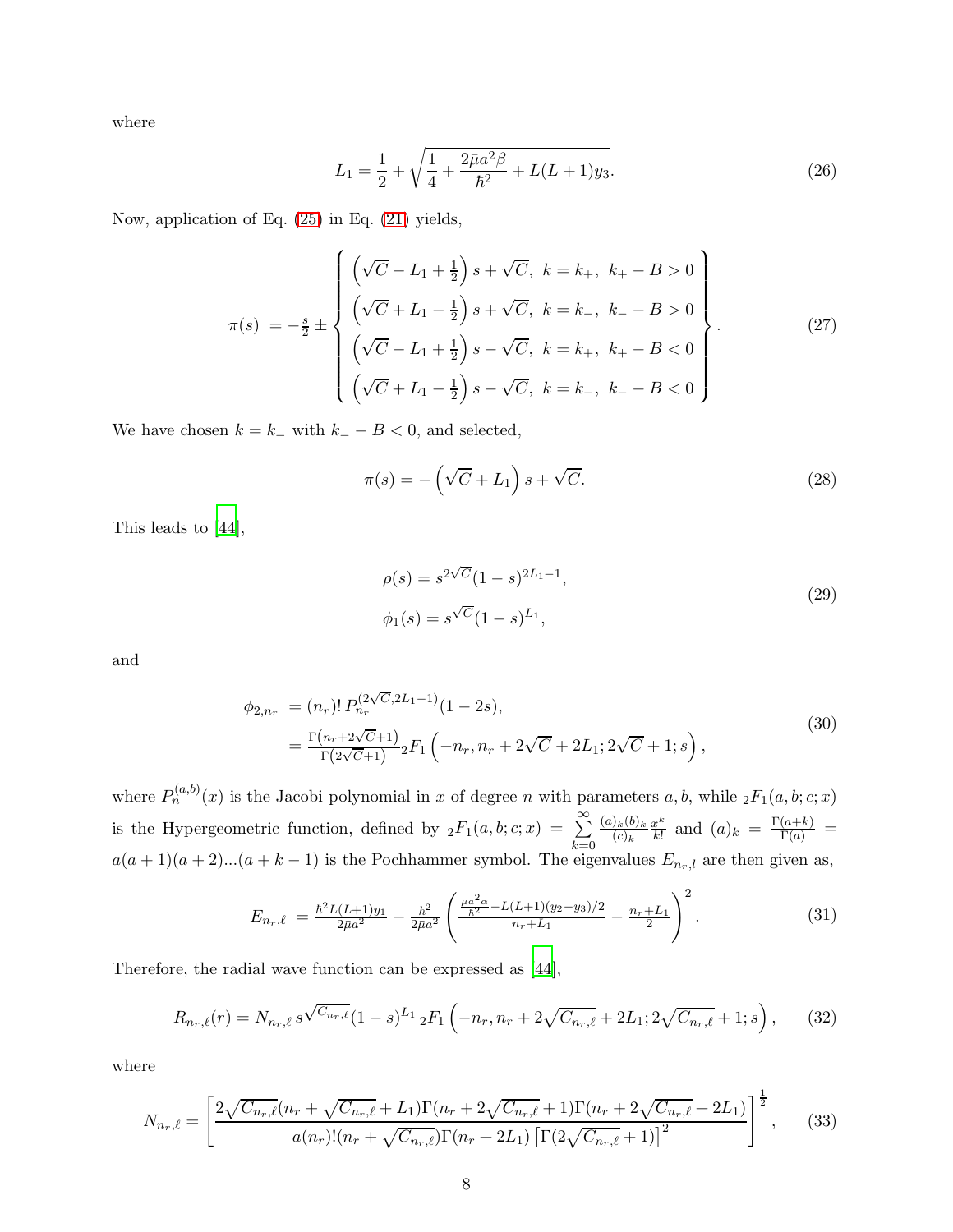is the normalization constant, and  $C_{n_r,\ell} = -\frac{2\bar{\mu}a^2E_{n_r,\ell}}{\hbar^2} + (\ell + \frac{D-3}{2})(\ell + \frac{D-1}{2})x_1$ . Finally, the explicit form of eigenfunctions can be written as,

$$
\psi_{n_r,\ell,\{\mu\}}(\mathbf{r}) = N_{n_r,\ell} r^{\frac{1-D}{2}} s^{\sqrt{C_{n_r,\ell}}} (1-s)^{L_1} {}_2F_1 \left(-n_r, n_r+2\sqrt{C_{n_r,\ell}}+2L_1; 2\sqrt{C_{n_r,\ell}}+1; s\right) Y_{\ell,\{\mu\}}(\Omega),
$$
  

$$
s = e^{-r/a}.
$$
  
(34)

It is to be noted that the approximation [\(14\)](#page-4-0) is well defined for convex combination ( $0 \leq \lambda_j \leq$ 1,  $j = 1(1)4$ ,  $\sum_{i=1}^{4}$  $j=1$  $\lambda_j = 1$ ) for Eckart potential, and one may consider a linear combination (may assume negative values) for different values of  $\lambda_j$ ,  $j = 1(1)4$ , if they satisfy the following relations,

$$
\sum_{j=1}^{4} \lambda_j = 1,
$$
\n
$$
\sum_{j=1}^{4} \lambda_j x_{1j} \ge 0,
$$
\n
$$
\frac{1}{4} + \frac{2\bar{\mu}a^2\beta}{\bar{h}^2} + (\ell + \frac{D-3}{2})(\ell + \frac{D-1}{2}) \sum_{j=1}^{4} \lambda_j x_{3j} \ge 0.
$$
\n(35)

### <span id="page-8-0"></span>III. RESULTS AND DISCUSSION

At first, Table [I](#page-9-0) reports 9 low-lying energies corresponding to first three non-zero- $\ell$  (1-3) values of first three  $n_r$  (1–3). These are given for  $D = 3$  having a fixed  $a = 1/0.025$ ; the upper and lower portions correspond to  $\beta = 0.0001$  and 0.0005 respectively. The four columns 3–6 employ four different approximations *viz.*,  $f_1$ ,  $f_2$ ,  $f_3$ ,  $f_4$  from Eqs. [\(11\)](#page-3-0) and [\(12\)](#page-3-1), while columns 7 and 8 provide those for approximations  $f_5^{(c)}$  $f_5^{(c)}$  and  $f_5^{(d)}$  $S_5^{(a)}$  in Eq. [\(14\)](#page-4-0), with fixed  $(\xi_1, \xi_2) = (1.1, 0.98)$  set, but having different  $\lambda_i$ 's, namely,  $(\lambda_1, \lambda_2, \lambda_3, \lambda_4) = (0.5, 0.2, 0.2, 0.1)$  and  $(0.1, 0, 0, 0.9)$ . These are compared with accurate numerical results of  $[4, 6, 45]$  $[4, 6, 45]$  $[4, 6, 45]$  $[4, 6, 45]$  and from the generalized pseudospectral (GPS) method [\[46](#page-13-6)[–48](#page-13-7)]. The latter has been found to be very successful for a variety of potentials of physical and chemical relevance. In case of  $\beta = 0.0005$ , no reference energies could be found except the GPS [\[46](#page-13-6)[–48](#page-13-7)]. The approximated energies quite favorably compare with literature results.

In our analysis, for  $D = 3$ , under  $f_1$  approximation, the zero-energy states characterized by quantum numbers  $(n_r, \ell)$ , for a particular  $a = a_0$ , can be obtained from the following equation,

$$
\left[\frac{8\bar{\mu}a_0^2(\alpha_0-\beta)}{\hbar^2} - (2n_r+1)^2 - (2\ell+1)^2\right]^2 = (2n_r+1)^2 \left[(2\ell+1)^2 + \frac{8\bar{\mu}a_0^2\beta}{\hbar^2}\right],\tag{36}
$$

where  $\alpha_0$  is a function of  $a_0$ . Our analysis also reveals that, for a given  $a = a_{12}$ , two states identified by quantum numbers  $(n_{r1}, \ell_1)$  and  $(n_{r2}, \ell_2)$  are degenerate possessing same energy. This can be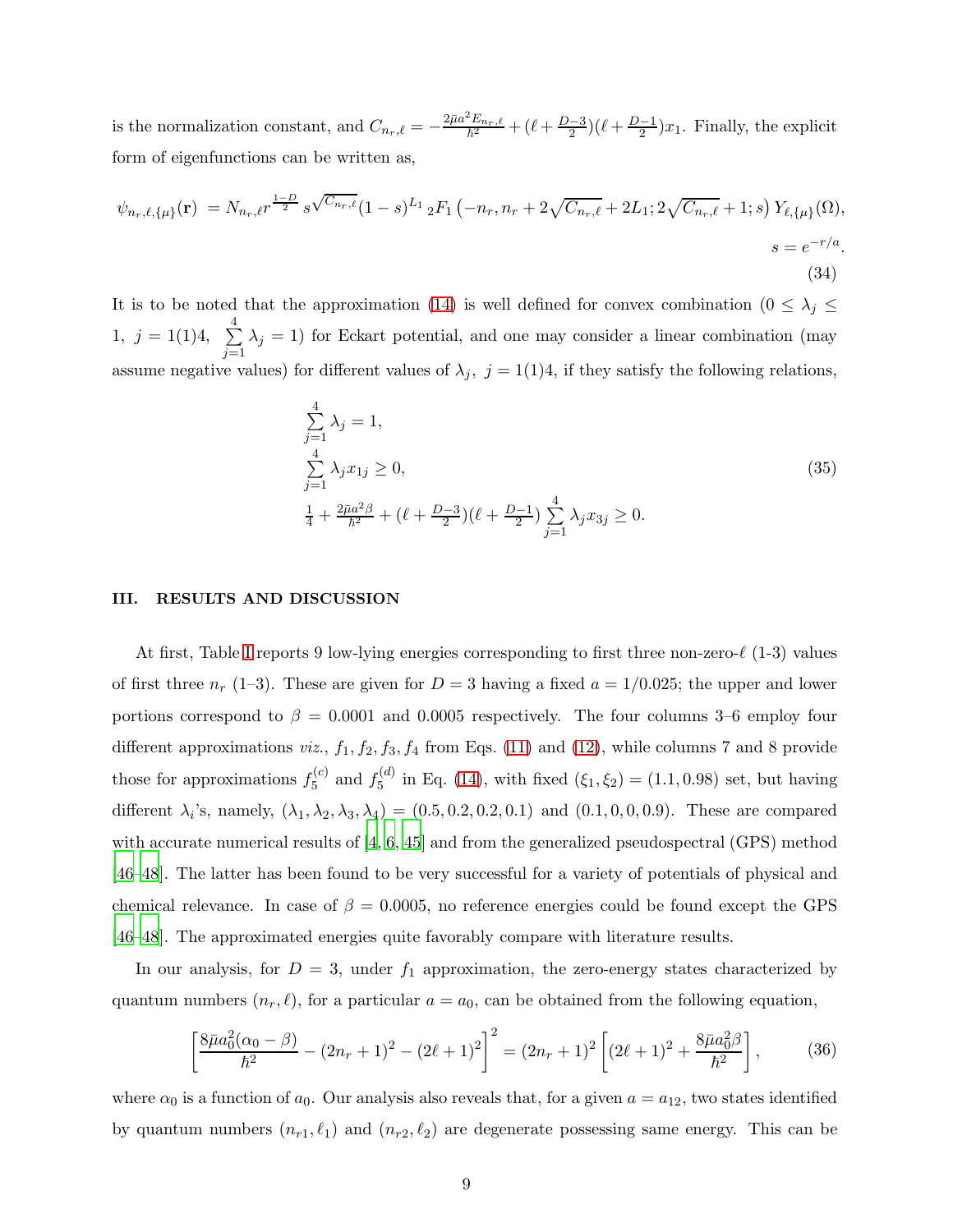| $n_r$            | $\ell$           | $-E_{n_r,\ell}[f_1]^a$ | $-E_{n_r,\ell}[f_2]^b$ | $-E_{n_r,\ell}[f_3]$ | $-E_{n_r,\ell}[f_4]$ | $-E_{n_r,\ell}[f_5^{(c)}]$ | $-E_{n_r,\ell}[f_5^{(d)}]$ | Ref. [45] | $GPS^c$   |  |  |
|------------------|------------------|------------------------|------------------------|----------------------|----------------------|----------------------------|----------------------------|-----------|-----------|--|--|
| $\beta = 0.0001$ |                  |                        |                        |                      |                      |                            |                            |           |           |  |  |
| $\mathbf{0}$     | $\mathbf{1}$     | 0.1008879              | 0.1015944              | 0.1008358            | 0.1008358            | 0.1010119                  | 0.1008410                  | 0.1008358 | 0.1008359 |  |  |
| $\boldsymbol{0}$ | $\overline{2}$   | 0.0415198              | 0.0414791              | 0.0413635            | 0.0413635            | 0.0414643                  | 0.0413792                  | 0.0413642 | 0.0413642 |  |  |
| $\overline{0}$   | 3                | 0.0193308              | 0.0189461              | 0.0190183            | 0.0190183            | 0.0191600                  | 0.0190495                  | 0.0190220 | 0.0190220 |  |  |
| $\mathbf{1}$     | $\mathbf{1}$     | 0.0401768              | 0.0403163              | 0.0401247            | 0.0401247            | 0.0401887                  | 0.0401299                  | 0.0401250 | 0.0401250 |  |  |
| $\mathbf{1}$     | $\overline{2}$   | 0.0190752              | 0.0189774              | 0.0189190            | 0.0189190            | 0.0190087                  | 0.0189346                  | 0.0189216 | 0.0189216 |  |  |
| 1                | 3                | 0.0091303              | 0.0088858              | 0.0088178            | 0.0088178            | 0.0089875                  | 0.0088491                  | 0.0088297 | 0.0088297 |  |  |
| $\boldsymbol{2}$ | $\mathbf{1}$     | 0.0185142              | 0.0185468              | 0.0184622            | 0.0184622            | 0.0185050                  | 0.0184674                  | 0.0184632 | 0.0184632 |  |  |
| $\overline{2}$   | $\boldsymbol{2}$ | 0.0090066              | 0.0089303              | 0.0088504            | 0.0088504            | 0.0089444                  | 0.0088660                  | 0.0088576 | 0.0088576 |  |  |
| $\overline{2}$   | 3                | 0.0040362              | 0.0038908              | 0.0037237            | 0.0037237            | 0.0039132                  | 0.0037550                  | 0.0037525 | 0.0037525 |  |  |
| $\beta = 0.0005$ |                  |                        |                        |                      |                      |                            |                            |           |           |  |  |
| $\mathbf{0}$     | $\mathbf{1}$     | 0.0704527              | 0.0706770              | 0.0704006            | 0.0704006            | 0.0704815                  | 0.0704058                  | .         | 0.0704007 |  |  |
| $\boldsymbol{0}$ | $\boldsymbol{2}$ | 0.0342158              | 0.0340877              | 0.0340595            | 0.0340596            | 0.0341431                  | 0.0340752                  | $\cdots$  | 0.0340604 |  |  |
| $\boldsymbol{0}$ | 3                | 0.0169482              | 0.0165709              | 0.0166357            | 0.0166359            | 0.0167790                  | 0.0166671                  | $\cdots$  | 0.0166401 |  |  |
| $\mathbf{1}$     | $\mathbf{1}$     | 0.0301503              | 0.0301782              | 0.0300982            | 0.0300982            | 0.0301402                  | 0.0301034                  | .         | 0.0300987 |  |  |
| $\mathbf{1}$     | $\overline{2}$   | 0.0159649              | 0.0158461              | 0.0158087            | 0.0158088            | 0.0158942                  | 0.0158244                  | $\cdots$  | 0.0158120 |  |  |
| $\mathbf{1}$     | 3                | 0.0079688              | 0.0077346              | 0.0076563            | 0.0076564            | 0.0078281                  | 0.0076877                  | $\cdots$  | 0.0076699 |  |  |
| $\boldsymbol{2}$ | $\mathbf{1}$     | 0.0141676              | 0.0141623              | 0.0141156            | 0.0141156            | 0.0141509                  | 0.0141208                  | .         | 0.0141170 |  |  |
| $\overline{2}$   | $\overline{2}$   | 0.0074840              | 0.0074025              | 0.0073277            | 0.0073278            | 0.0074208                  | 0.0073434                  | .         | 0.0073363 |  |  |
| $\overline{2}$   | 3                | 0.0034413              | 0.0033048              | 0.0031288            | 0.0031290            | 0.0033201                  | 0.0031602                  | $\cdots$  | 0.0031612 |  |  |

<span id="page-9-0"></span>TABLE I: Energies,  $E_{n_r,\ell}$ , within different approximations, for  $\hbar = \bar{\mu} = 1, \alpha = \frac{1}{a}, a = 1/0.025, D = 3$ . The upper and lower portions refer to  $\beta = 0.0001$  and 0.0005. For details, see text.

<sup>a</sup>These compare with those from [\[4\]](#page-12-1). bThese compare with those from [\[6\]](#page-12-26), where  $\xi = 1.10$  and  $\lambda = 0.98$ .

 $c$ These are calculated here for this work, using GPS  $[46-48]$ .

found from following relation,

$$
\frac{2\bar{\mu}a_{12}^2\alpha_{12}}{\hbar^2} \left( \frac{1}{n_{r1} + \frac{1}{2} + \sqrt{\ell_1(\ell_1 + 1) + \frac{1}{4} + \frac{2\bar{\mu}a_{12}^2\beta}{\hbar^2}}} \mp \frac{1}{n_{r2} + \frac{1}{2} + \sqrt{\ell_2(\ell_2 + 1) + \frac{1}{4} + \frac{2\bar{\mu}a_{12}^2\beta}{\hbar^2}}} \right)
$$
(37)

$$
= \frac{1 \pm 1}{2} + n_{r1} \mp n_{r2} + \sqrt{\ell_1(\ell_1 + 1) + \frac{1}{4} + \frac{2\bar{\mu}a_{12}^2\beta}{\hbar^2}} \mp \sqrt{\ell_2(\ell_2 + 1) + \frac{1}{4} + \frac{2\bar{\mu}a_{12}^2\beta}{\hbar^2}}.
$$

Considering the positive sign,  $a_{12}$  seems to satisfy the equation as below,

<span id="page-9-1"></span>
$$
\frac{2\bar{\mu}a_{12}^2\alpha_{12}}{\hbar^2} = \left(n_{r1} + \frac{1}{2} + \sqrt{\left(\ell_1 + \frac{1}{2}\right)^2 + \frac{2\bar{\mu}a_{12}^2\beta}{\hbar^2}}\right)\left(n_{r2} + \frac{1}{2} + \sqrt{\left(\ell_2 + \frac{1}{2}\right)^2 + \frac{2\bar{\mu}a_{12}^2\beta}{\hbar^2}}\right).
$$
 (38)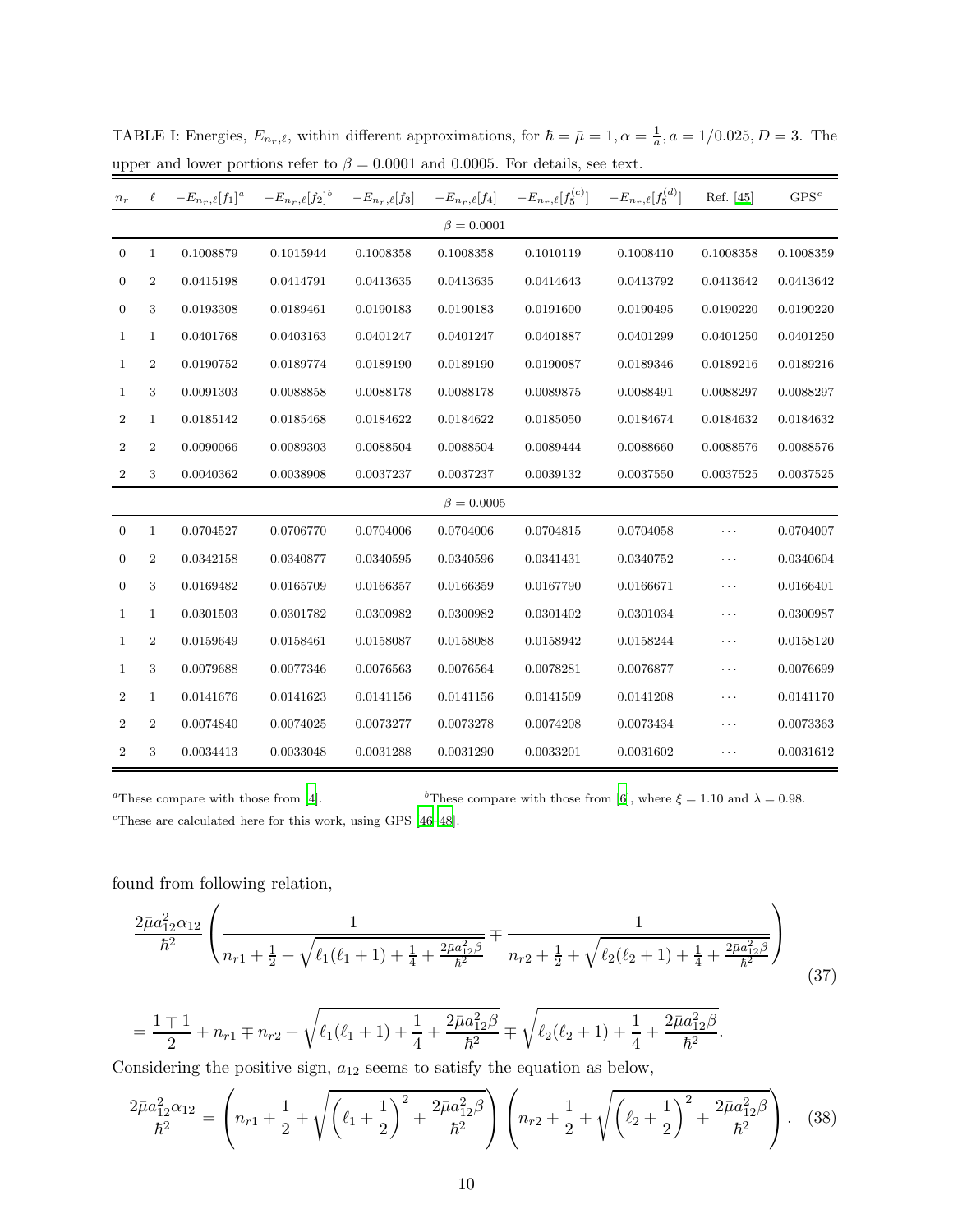| $n_r$          | $\ell$         | $-E_{n_r,\ell}(3)$ | $-E_{n_r,\ell}(4)$ | $-E_{n_r,\ell}(5)$ | $n_r$          | $\ell$         | $-E_{n_r,\ell}(3)$ | $-E_{n_r,\ell}(4)$ | $-E_{n_r,\ell}(5)$ |
|----------------|----------------|--------------------|--------------------|--------------------|----------------|----------------|--------------------|--------------------|--------------------|
| $\overline{0}$ |                | 0.1008410          | 0.0631369          | 0.0413635          |                | 3              | 0.0088491          | 0.0058207          | 0.0035513          |
| $\overline{0}$ | $\overline{2}$ | 0.0413792          | 0.0278917          | 0.0190183          |                | 4              | 0.0036034          | 0.0019722          | 0.0006987          |
| $\overline{0}$ | 3              | 0.0190495          | 0.0130013          | 0.0086797          | $\overline{2}$ |                | 0.0184674          | 0.0129021          | 0.0088504          |
| $\overline{0}$ | 4              | 0.0087318          | 0.00564956         | 0.0033141          | $\overline{2}$ | $\overline{2}$ | 0.0088660          | 0.0059195          | 0.0037237          |
|                |                | 0.0401299          | 0.0274586          | 0.0189190          | $\overline{2}$ | 3              | 0.0037550          | 0.0021629          | 0.0009477          |
|                | $\overline{2}$ | 0.0189346          | 0.0130356          | 0.0088178          | $\overline{2}$ | 4              | 0.0009998          | 0.0001657          | $\cdots$           |

<span id="page-10-0"></span>TABLE II: Energies,  $E_{n_r,\ell}$  for  $\hbar = \bar{\mu} = 1, \alpha = 1/a, \beta = 0.0001, a = 1/0.025, (\xi_1, \xi_2) = (1.1, 0.98)$ , within  $f_5^{(d)}$ approximation. The columns  $(3,8)$ ,  $(4,9)$ ,  $(5,10)$  refer to  $D = 3, 4, 5$ . See text for details.

The degenerate energy levels can be obtained numerically under  $f_5$  approximation. Using Eq. [\(38\)](#page-9-1), one can find these levels,  $E_{n_{r1},2} = E_{n_{r2},2}$  which are equal at the points,  $a = a_{12}$ .

In Table [II,](#page-10-0) we offer representative state energies, for different dimensions (3–5) for particular values of  $a = 1/0.025$ ,  $\beta = 0.0001$ , within the  $f_5^{(d)}$  $S_5^{(a)}$  approximation, having  $\lambda_1 - \lambda_4$  as  $(0.1, 0, 0, 0.9)$ . The  $D=3$  results are slightly different from those in previous table, as the  $\lambda_i$ 's employed for  $f_5$  are different. No reference energies can be found for comparison. Note that, the state  $E_{2,4}$  does not exist for  $D = 5$ , for the a considered in this table. Furthermore, under  $f_1$  approximation, for  $D \geq 3$ , there occurs an inter-dimensional degeneracy, corresponding to energy levels  $E_{n_{r1},\ell_1}(D_i) = E_{n_{r2},\ell_2}(D_j)$ at the point  $a = a_{ij}$ , given by the equation,

$$
\frac{2\bar{\mu} \left(a_{12}^{D_{ij}}\right)^2 \alpha_{12}^{D_{ij}}}{\hbar^2} \left(\frac{1}{n_{r1} + \frac{1}{2} + \sqrt{\left(\ell_1 + \frac{D_i - 2}{2}\right)^2 + \frac{2\bar{\mu} \left(a_{12}^{D_{ij}}\right)^2 \beta}{\hbar^2}}}} + \frac{1}{n_{r2} + \frac{1}{2} + \sqrt{\left(\ell_2 + \frac{D_j - 2}{2}\right)^2 + \frac{2\bar{\mu} \left(a_{12}^{D_{ij}}\right)^2 \beta}{\hbar^2}}}\right)
$$

$$
= \frac{1 \pm 1}{2} + n_{r1} \mp n_{r2} + \sqrt{\left(\ell_1 + \frac{D_i - 2}{2}\right)^2 + \frac{2\bar{\mu} \left(a_{12}^{D_{ij}}\right)^2 \beta}{\hbar^2}} \mp \sqrt{\left(\ell_2 + \frac{D_j - 2}{2}\right)^2 + \frac{2\bar{\mu} \left(a_{12}^{D_{ij}}\right)^2 \beta}{\hbar^2}}
$$
(39)

where  $\alpha_{12}^{D_{ij}}$  is again a function of  $a_{12}^{D_{ij}}$ . Similarly, considering the positive sign, one obtains,

<span id="page-10-1"></span>
$$
\frac{2\bar{\mu}\left(a_{12}^{D_{ij}}\right)^2 \alpha_{12}^{D_{ij}}}{\hbar^2} = \left(\frac{1}{2} + n_{r1} + \sqrt{\left(\ell_1 + \frac{D_i - 2}{2}\right)^2 + \frac{2\bar{\mu}\left(a_{12}^{D_{ij}}\right)^2 \beta}{\hbar^2}}\right)
$$
\n
$$
\left(\frac{1}{2} + n_{r2} + \sqrt{\left(\ell_2 + \frac{D_i - 2}{2}\right)^2 + \frac{2\bar{\mu}\left(a_{12}^{D_{ij}}\right)^2 \beta}{\hbar^2}}\right).
$$
\n(40)

The value of  $a = a_0^D$ , corresponding to a zero-energy state occurs for  $(n_r, \ell)$  quantum numbers,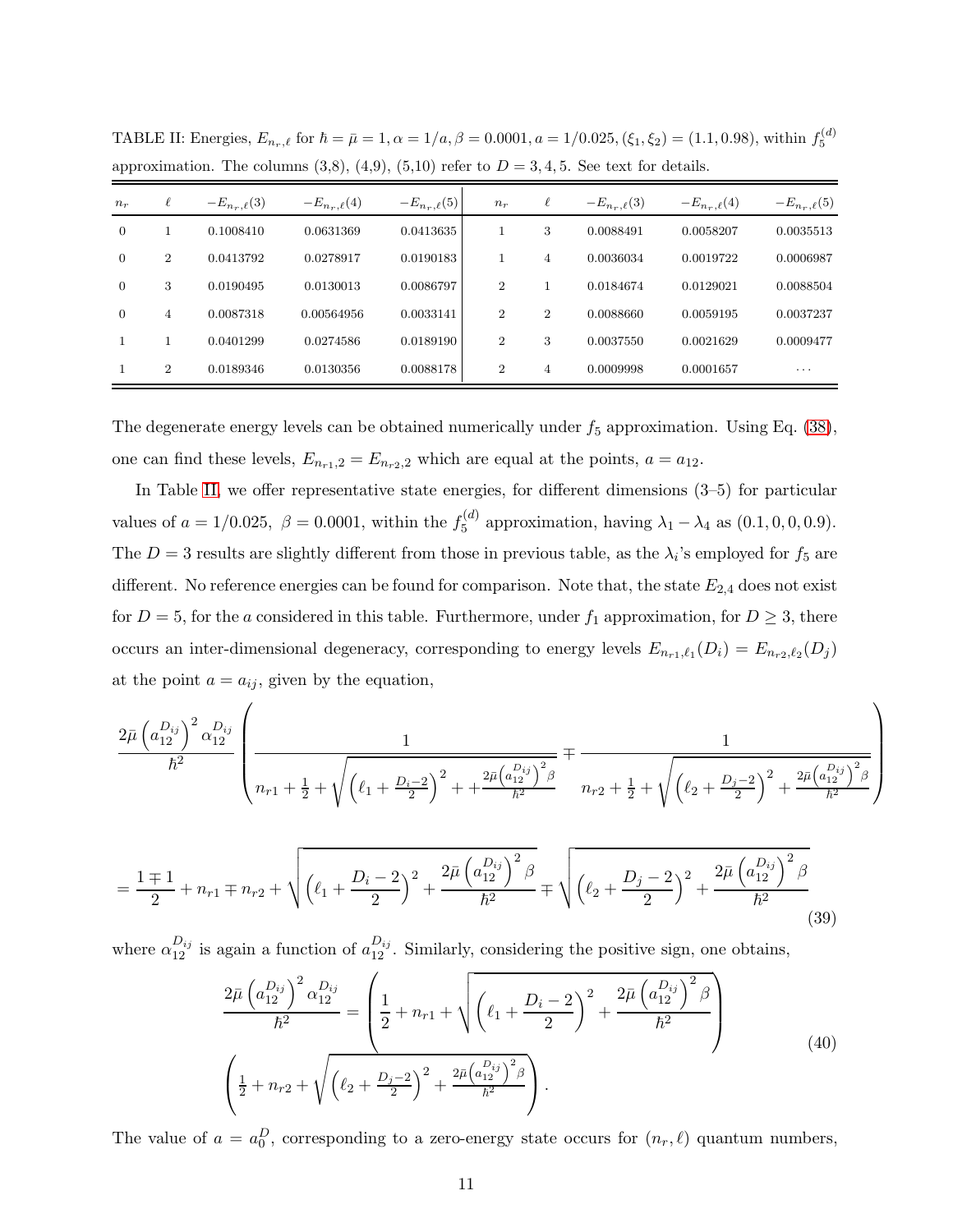which for  $D > 3$ , under  $f_1$  approximation, can be estimated from,

<span id="page-11-3"></span>
$$
\left[\frac{8\bar{\mu}(a_0^D)^2(\alpha_0^D - \beta)}{\hbar^2} - (2n_r + 1)^2 - (2\ell + D - 2)^2\right]^2 = (2n_r + 1)^2 \left[ (2\ell + D - 2)^2 + \frac{8\bar{\mu}(a_0^D)^2\beta}{\hbar^2} \right].
$$
\n(41)

From Eqs. [\(40\)](#page-10-1) and [\(41\)](#page-11-3) we see that,  $a_{12}^{D_{ij}} = a_{12}$ , if  $D_i = D_j = 3$  and  $a_0^D = a_0$  if  $D = 3$ .

## <span id="page-11-2"></span>IV. CONCLUSION

Analytical eigenvalues and eigenfunctions are obtained for Eckart potential from a solution of Ddimensional SE within the rubric of Nikiforov-Uvarov method. A new, improved approximation to the centrifugal term is proposed for this potential, which is based on physical grounds. This general form is intuitively arrived from an amalgamation of two well-known existing approximations for centrifugal potential, namely, Greene-Aldrich and Pekeris-type. This required a linear combination of four approximating functions. The condition on the involved parameters is also discussed. It offers an accurate representation of the potential throughout the entire effective domain of  $r$ . Energy states corresponding to arbitrary quantum numbers ( $\ell \neq 0$ ) are presented and compared critically amongst each other, as well as, with available theoretical reference results. The approach can be easily extended to other exponential-type potentials of interest, such as Deng-Fan, Manning-Rosen, Pöschl-Teller, Hulthén etc. Some of these may be taken up in future communications.

#### Acknowledgement

Financial support from MATRICS, DST-SERB, New Delhi (sanction order: MTR/2019/000012) is gratefully acknowledged. Partial funding from DST SERB (sanction order: CRG/2019/000293) is appreciated.

## ORCID

Debraj Nath: https://orcid.org/0000-0001-9937-7032 Amlan K. Roy: https://orcid.org/0000-0001-5555-8915

<span id="page-11-0"></span><sup>[1]</sup> C. Eckart, Phys. Rev. **35**, 1303 (1930).

<span id="page-11-1"></span><sup>[2]</sup> F. Cooper, A. Khare and U. Sukhatme, Phys. Rep. 251, 267 (1995).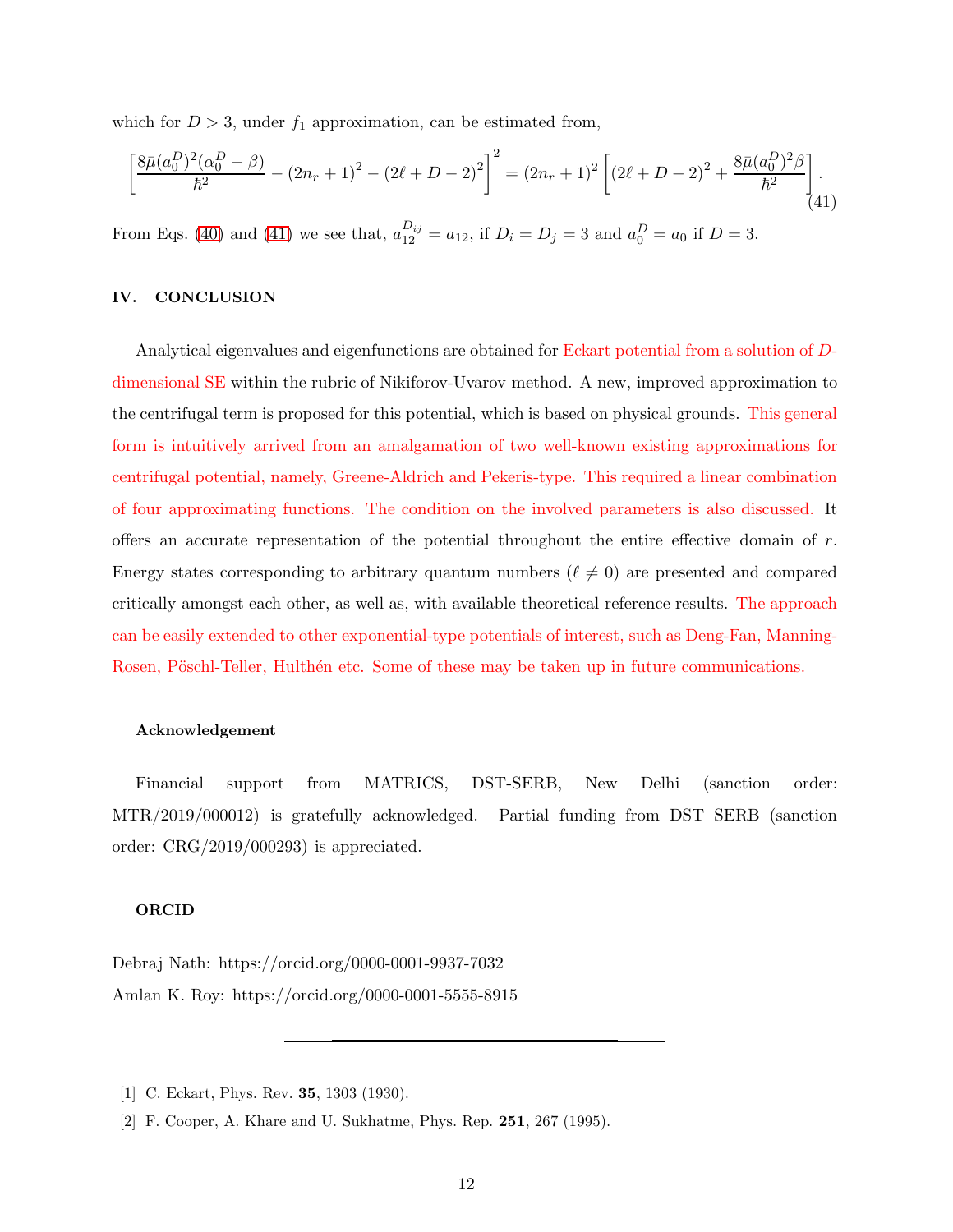- <span id="page-12-0"></span>[3] C.-S. Jia, Y. Li, Y. Sun, J. Y. Liu and L. T. Sun, Phys. Lett.A 311, 115 (2003).
- <span id="page-12-1"></span>[4] S.-H. Dong, W.-C. Qiang, G.-H. Sun and V. B. Bezerra, J. Phys. A 40, 10535 (2007).
- <span id="page-12-15"></span>[5] W. C. Qiang, J. Y. Wu and S. H. Dong, Phys. Scr. 79, 065011 (2009).
- <span id="page-12-26"></span>[6] F. Taşkin and G. Koçak, Chin. Phys. B 19, 090314 (2010).
- <span id="page-12-2"></span>[7] J. Stanek, Cent. Eur. J. Phys. 9, 1503 (2011).
- <span id="page-12-3"></span>[8] Y.-F. Diao, L.-Z. Yi, T. Chen and C.-S. Jia, Mod. Phys. Lett. B 23, 2269 (2009).
- <span id="page-12-4"></span>[9] C. A. Onate, J. O. Okoro, O. Adebimpe and A. F. Lukman, Res. Phys. 10, 406 (2018).
- <span id="page-12-5"></span>[10] B. J. Falaye, Cent. Eur. J. Phys. 10, 960 (2012).
- <span id="page-12-6"></span>[11] M.-C. Zhang and G.-Q. Huang-Fu, Phys. Scr. 85, 015005 (2012).
- <span id="page-12-7"></span>[12] A. Diaf, Chin. Phys. B **24**, 020302 (2015).
- <span id="page-12-8"></span>[13] A.-P. Zhang, W.-C. Qiang and Y.-W. Ling, Chin. Phys. Lett. 26, 100302 (2009).
- <span id="page-12-9"></span>[14] C.-Y. Chen, D.-S. Sun and F.-L. Lu, J. Phys. A 41, 035302 (2008).
- <span id="page-12-10"></span>[15] G.-F. Wei, C.-Y. Long, X.-Y. Duan and S.-H. Dong, Phys. Scr. 77, 035001 (2008).
- <span id="page-12-11"></span>[16] G.-F. Wei, S.-H. Dong and V. B. Bezerra, Int. J. Mod. Phys. A 24, 161 (2009).
- <span id="page-12-12"></span>[17] X. Y. Liu, G.-F. Wei and C. Y. Long, Int. J. Theor. Phys. 48, 463 (2009).
- <span id="page-12-13"></span>[18] Pooja, R. Kumar, G. Kumar, R. Kumar and A. Kumar, Int. J. Quant. Chem. 116, 1413 (2016).
- <span id="page-12-14"></span>[19] Z. Min-Cang, Chin. Phys. Lett. 30, 110310 (2013).
- <span id="page-12-16"></span>[20] C. P. Onyenegecha, U. M. Ukewuihe, A. I. Opara, C. B. Agbakwuru, C. J. Okereke, N. R. Ugochukwu, S. A. Okolie and I. J. Njoku, Eur. Phys. J. Plus 135, 571 (2020).
- <span id="page-12-17"></span>[21] O. A. Awoga, A. N. Ikot and J. B. Emah, Rev. Mex. de Física 59, 229 (2013).
- <span id="page-12-18"></span>[22] G. Valencia-Ortega and L.-A. Arias-Hernandez, Int. J. Quant. Chem. 118, e25589 (2017).
- <span id="page-12-19"></span>[23] D. Nath and A. K. Roy, Int. J. Quant. Chem. **121**, e26616 (2021).
- <span id="page-12-20"></span>[24] D. Nath and A. K. Roy, Eur. Phys. J. Plus 136, 430 (2021).
- <span id="page-12-21"></span>[25] D. Agboola, Phys. Scr. 80, 065304 (2009).
- <span id="page-12-22"></span>[26] J. S. Dehesa, S. López-Rosa, R. J. Yáñez, J. Math. Phys. 48, 043503 (2007).
- <span id="page-12-23"></span>[27] H. M. Srivastava, Astrophys. Space. Sci. 150, 251 (1988).
- <span id="page-12-24"></span>[28] R. L. Greene and C. Aldrich, Phys. Rev. A 14, 2363 (1976).
- <span id="page-12-25"></span>[29] C. L. Pekeris, Phys. Rev. **45**, 98 (1934).
- <span id="page-12-27"></span>[30] Z.-Y. Chen, M. Li, C.-S. Jia, Mod. Phys. Lett. A 24, 1863 (2009).
- [31] S. M. Ikhdair, Phys. Scr. **83**, 015010 (2011).
- [32] H. I. Ahmadov, C. Aydin, N. S. H. Huseynova, O. Uzun, Int. J. Mod. Phys. E 22, 1350072 (2013).
- [33] B. J. Falaye, K. J. Oyewumi, T. T. Ibrahim, M. A. Punyasena, C. A. Onate, Can. J. Phys. 91, 98, (2013).
- <span id="page-12-28"></span>[34] H. Yanar, A. Tas, M. Salti, O. Aydogdu, Eur. Phys. J. Plus 135, 292 (2020).
- <span id="page-12-29"></span>[35] M. Badawi, N. Bessis and G. Bessis, J. Phys. B 5, L157 (1972).
- <span id="page-12-30"></span>[36] F. J. S. Ferreira and F. V. Prudente, Phys. Lett. A 377, 3027 (2013).
- <span id="page-12-31"></span>[37] P. Ghosh, D. Nath, Int. J. Quantum Chem. 121, e26461, (2021).